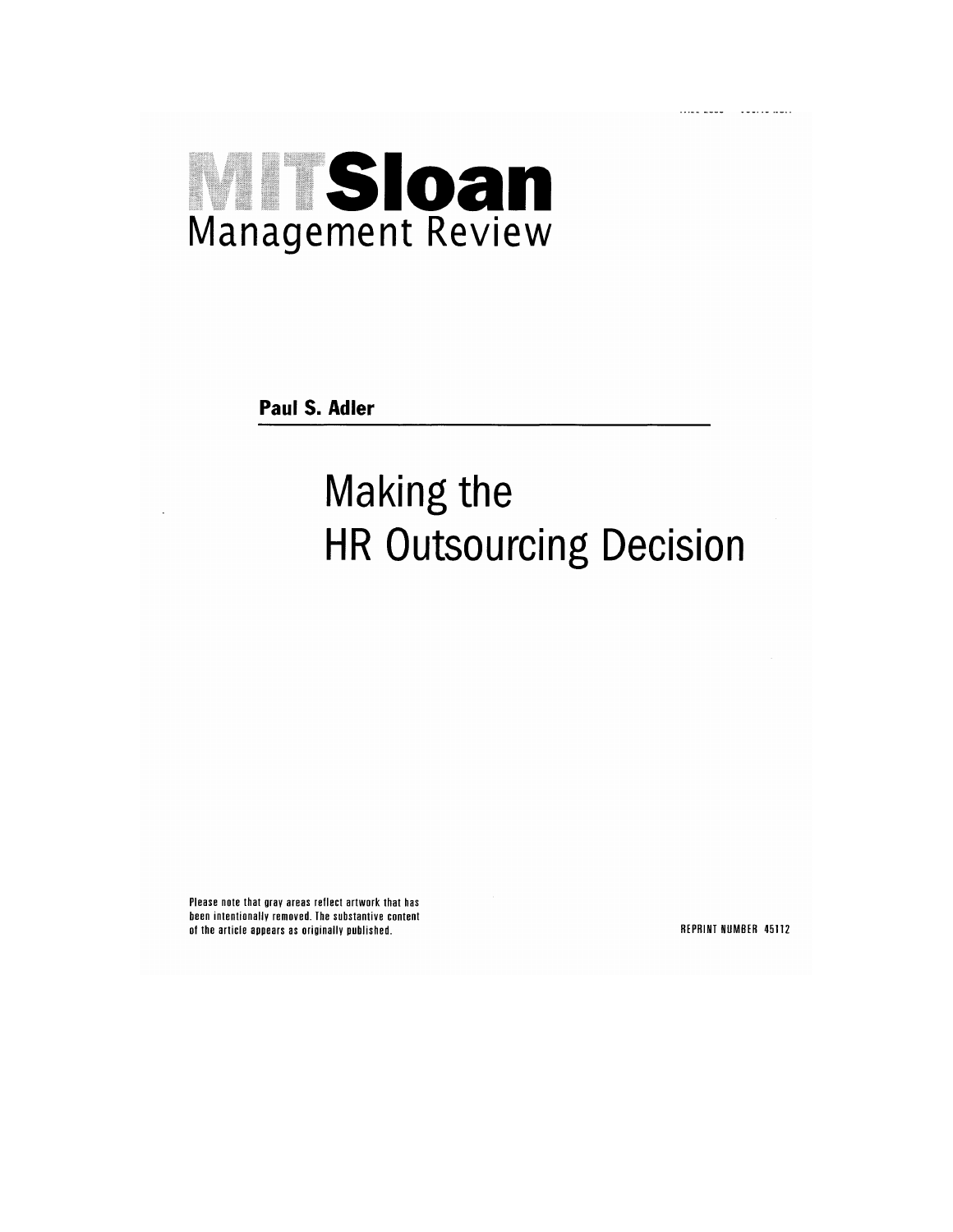## Making the HR Outsourcing Decision

**O**utsourcing has become increasingly attractive for many organizations. In such relationships, a company contracts with a vendor that rents its skills, knowledge, technology, service and manpower for an agreedupon price and period to perform functions the client no longer wants to do. Much attention has focused recently on the outsourcing of staffing, including temporary and contract workers, and IT professionals. A much less noticed, though growing, business has been that for human resources business-process outsourcing, or HR- $BPO<sup>1</sup>$  Starting with humble payroll processing, outsourcers now offer to take over virtually any HR activity - or even the entire function. In 2000, the HR outsourcing industry had revenues of \$21.7 billion, accounting for more than  $8\%$  of total HR spending.<sup>2</sup>

Some observers see outsourcing as a key trend (perhaps even *the key* trend) shaping the future of HR They envision HR departments focused entirely on strategic activities, all performed with an in-house staff consisting of a small number of high-level contributors, perhaps only internal consultants, HR systems designers and HR executives - leaving all the transactional and administrative activities to vendors for which those processes are core.' But others doubt that the strategic and operational aspects of HR can be separated so cleanly. Ralph Kimmich, director of compensation and benefits at Southwest Airlines Co., for example, is skeptical about HR outsourcing. "It seems to me," he says, "that once you do that, you're abdicating your role as an employer to lead your people." Consequently, Southwest Airlines has instead been beefing up its in-house HR capabilities.'

Indeed, outsourcing any business activity creates potential risks as well as benefits: Companies can find themselves overly dependent on suppliers, and they can lose strength in strategically core competencies. Interestingly, given the importance of the outsourcing decision and the amount of

*Paul S. Adler is a professor in the Department of Management and Organization at the Marshall School of Business, University of Southern California, Los Angeles. He can be reached at [padler@ usc.edu.](mailto:padler@usc.edu)* 

**Business-process outsourcing is a key trend shaping the future of human resources. Six factors can help companies determine which HR processes to outsource and which to retain.**

**Paul S. Adler**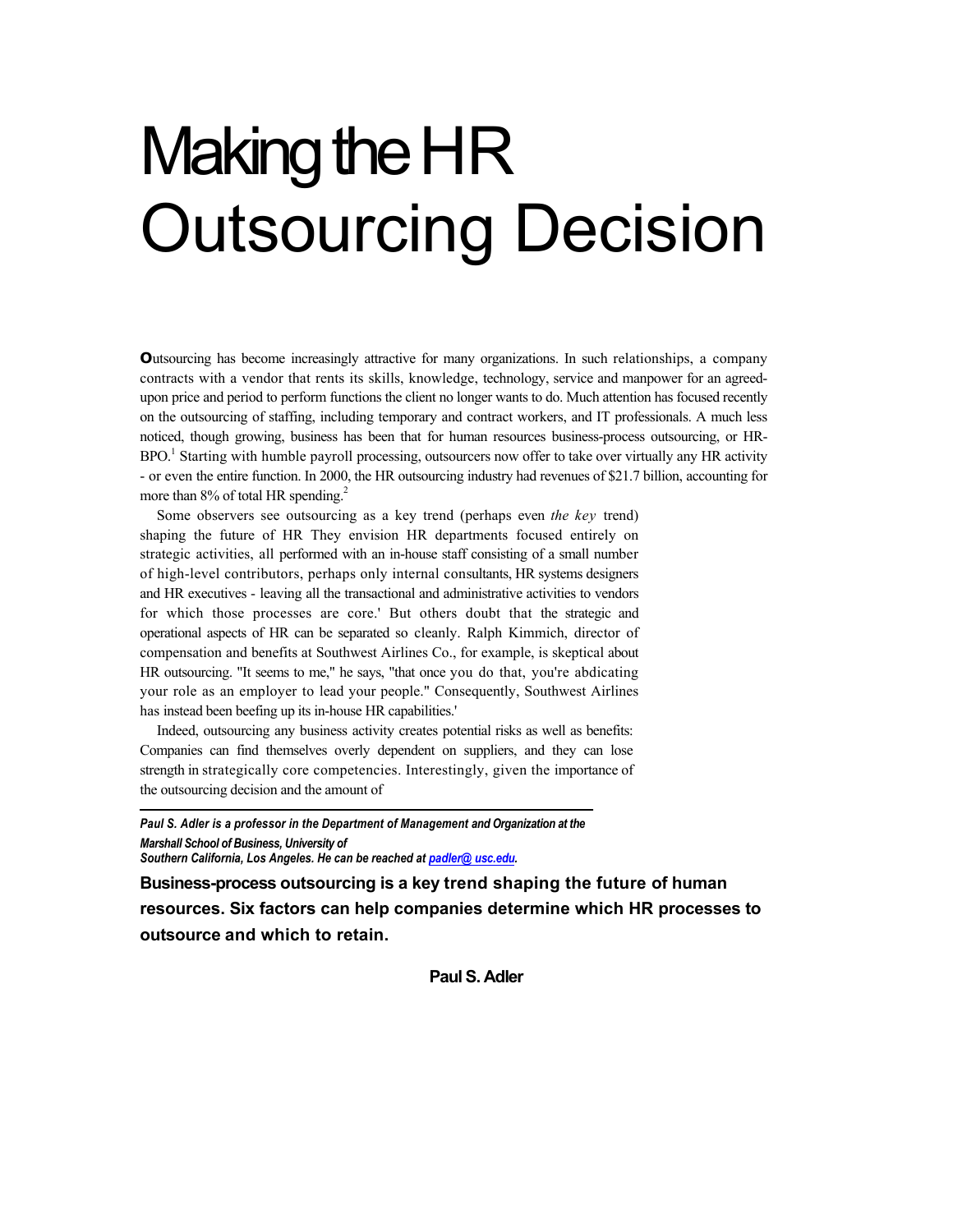#### **About the Research**

This article is based on an extensive review and synthesis of the literature on outsourcing in general and HR-BPO in particular, including separate studies and surveys conducted by Gartner/Dataquest, International Data Corp. and Robert W. Baird & Co. Inc. The case study of the outsourcing agreement between BP Plc and Exult Inc. is based primarily on a series of interviews with two executives who helped implement the landmark \$600 million deal.

academic and practitioner literature on it, there is surprisingly little consensus about the topic, probably because of the multiplicity and complexity of the factors involved. This article synthesizes the strongest of the available research and identifies the six key factors that companies should consider when making important outsourcing decisions. The framework, which helps assess the pros and cons of outsourcing, can be applied specifically to HR functions. In particular, it can help explicate the managerial issues of outsourcing agreements such as the recent landmark deal between BP Plc and Exult Inc. That \$600 million, seven-year arrangement provides a window into the many opportunities - and complexities - of HR outsourcing.

#### **A Changing Environment**

Changes in the broader business environment are affecting nearly every aspect of how companies manage their human resources, altering the balance of pros and cons for outsourcing HR business processes.

First, conflicting pressures in the labor market have brought the role of HR to the fore. On the one hand, the 1990s brought the so-called war for talent. Looking forward, demographers predict a long-term tightening of the U.S. labor market. On the other hand, intensifying competitive pressures have forced companies to be more aggressive in cutting costs, often by reducing head count. HR functions have had to manage such downsizings, while also trying to be innovative in attracting and retaining valuable employees. HR may not be considered a core competence, but its interdependence with strategic factors is growing.

Second, HR departments themselves have become the target for belt-tightening efforts, and they must now find ways to provide more value at lower cost. Many have argued that the key is to focus on activities that are essential and outsource the rest.

Third, the legal environment of HR has grown increasingly complex, and HR managers have struggled to keep up with the regulatory changes, particularly in the areas of health care, stock-related compensation, overtime-pay calculations, pension reform, benefits eligibility for contingent workers and the marriage tax penalty. This has driven the demand for outsourced

54 MIT SLOAN MANAGEMENT REVIEW FALL 2003

employee services from vendors that are subject-matter experts.

Fourth, mergers and acquisitions have become increasingly frequent, creating huge HR challenges. Often, HR is charged with the simultaneous tasks of integrating large numbers of employees, managing layoffs from staff consolidations and helping to blend dissimilar corporate cultures. Companies confronted with the challenge of merging heterogeneous HR systems frequently find outsourcing appealing because the specialized personnel required for the task will often be superfluous after completion of the project.<sup>5</sup> Globalization poses a comparable challenge, requiring HR departments to address the needs of employees in, and moving between, different countries.

Finally, of the various forces affecting HR, the development of technology is perhaps the most significant. The Internet and new generations of software have revolutionized HR information systems, significantly improving HR productivity, increasing control of employee benefits, streamlining compliance efforts, facilitating the management of payroll functions and lowering the cost of recruiting. The information from such systems is easier to modularize than that from paper-based systems, making outsourcing more attractive. New technology has also led to Web-based HR portals that provide employees with 24-hour access to information from a variety of sources, including insurance carriers, health providers and asset managers, in addition to up-to-date company information (such as policies and procedures manuals), employee data (allowing individuals, for example, to change their address or tax exemptions online) and management tools (such as performance-evaluation forms). Many companies, however, view the technical challenges of building and operating such systems as a costly distraction, providing neither a competitive advantage nor the prospect of a sustainable lead. For them, outsourcing is an appealing alternative.

#### A Segmented Industry

As outsourcing HR business processes has become commonplace, three main industry segments have emerged: consultants, administrative-service providers and technology enablers. HR consultants provide expertise on issues such as compensation, stock-option-plan design, employee benefits and workplace diversity. This industry segment includes large organizations such as Hewitt Associates, Towers Perrin, Mercer Human Resource Consulting and Watson Wyatt Worldwide, as well as a number of smaller, more specialized firms.

Administrative-service providers handle payroll and benefits processing and will themselves sometimes outsource certain niche activities such as the management of workers' compensation and COBRA. This industry segment includes both back-end processing-centric vendors such as Automatic Data Processing Inc. (ADP) and front-end Web-centric firms such as eBenefits Inc. Interestingly, administrative-services providers that began in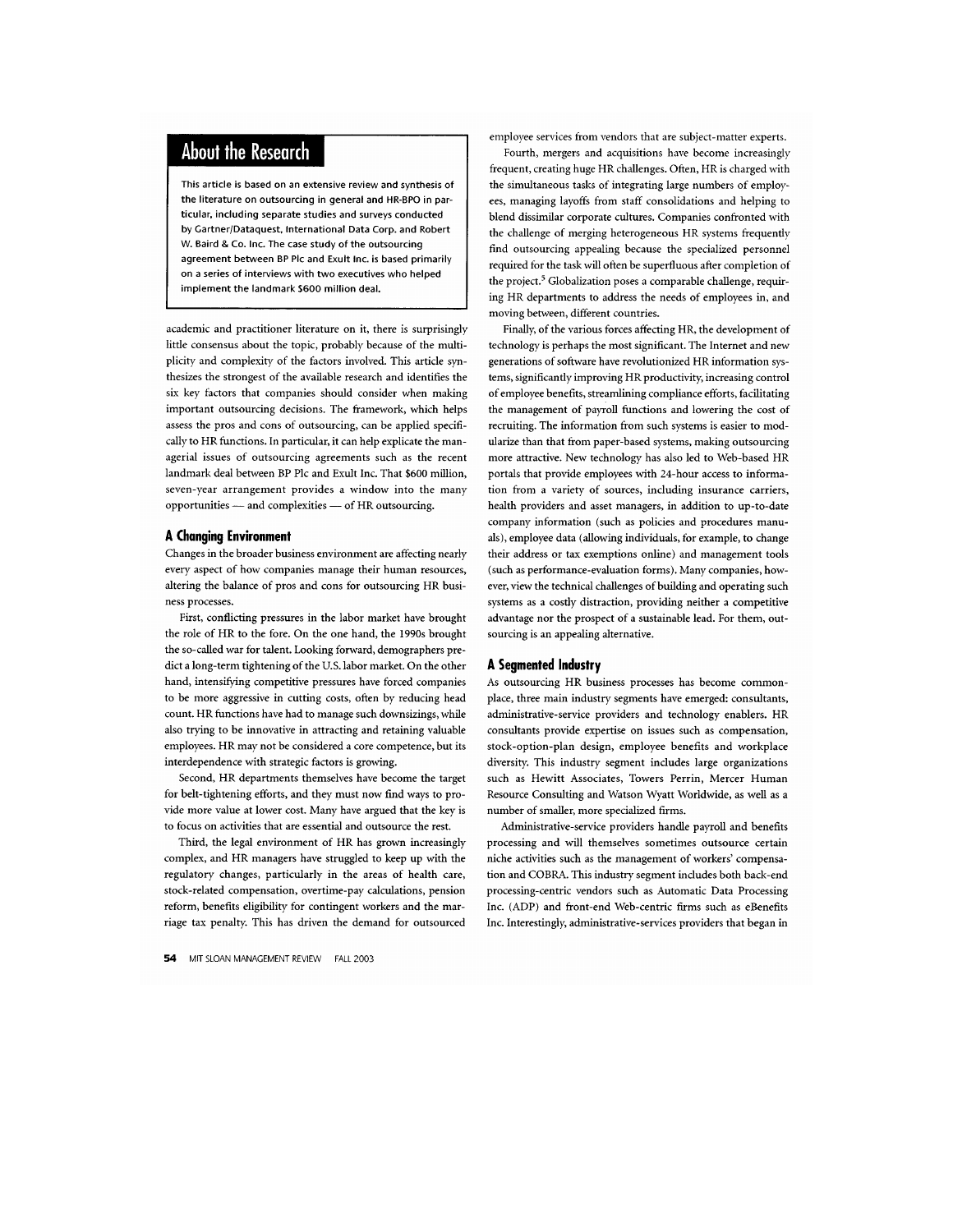payroll, including ADP, Ceridian Corp., Paychex Inc. and ProBusiness Services Inc., have been expanding into benefits outsourcing and other areas.

Technology enablers help companies that want to continue managing their back-office HR processes in-house (perhaps after purchasing either customized or packaged HR software) but need assistance to do so. This industry segment includes vendors such as USinternetworking Inc. and Corio Inc., which charge a

monthly fee for Web solutions that use PeopleSoft software. In such arrangements, the technology enabler is responsible for the implementation, software maintenance, data management, network access and round-theclock support, and the client provides the functional HR professionals neces-

sary to use the system. Technology enablers also include traditional IT consultants that have formed partnerships to gain access to HR capabilities (for example, Unisys Corp. with Exult and IBM with Synhrgy HR Technologies).

Within each of the three segments, some vendors are specialists while others are generalists. Among administrative-service providers, for example, specialists include Gelco Information Network Inc., the largest outsourcer of travel-expense management, and RewardsPlus, which provides optional benefits to the employees of clients. Generalists include firms such as Exult, Employease Inc., e-peopleserve (now part of Accenture) and Synhrgy, which can integrate the whole spectrum of HR processes.

The vendors also differ in the number of primary segments they compete in. For instance, IBM's PricewaterhouseCoopers is a vertically integrated generalist, offering a full range of HR services that spans consulting, administrative services and technology. By contrast, PayChex, a specialist in payroll and tax processing for small businesses, does not build systems for clients, nor does it offer consulting services.

#### **Trends in Outsourcing HR Business Processes**

Because HR processes differ across organizations, developing solutions that are custom-tailored to individual companies can be prohibitively expensive. Thus many vendors have adopted a strategy of mass customization. For example, when working with the Phoenix Suns, ProBusiness provides payroll-tax solutions that account for the different tax-withholding laws in every state so that the pro-basketball team is covered when it travels to play across the country. ProBusiness has found that the only cost-effective way to handle such variety is to standardize a set of basic modules and equip them with simple switches that accommodate a range of situations.

Another trend is that toward integration and consolidation. Gartner/Dataquest estimates that in 2002 only 10% of HR outsourcing in the United States was for integrated solutions, but that percentage is expected to grow as companies find greater appeal in obtaining complete servicing from one vendor. Accordingly, many of the key process-centric outsourcers such as ADP, ProBusiness and Ceridian are now providing solutions with greater breadth and higher levels of integration. By selling extra services to clients, those providers can take advantage of large economies of scope, increasing their revenue per employee and spreading overhead costs over more service lines. This suggests that some consolida-

#### Three main HR-outsourcing industry segments have emerged: consultants, administrative-service providers and technology enablers.

tion of outsourcing contracts is likely through aggressive crossselling by dominant players, with industry concentration a likely result. A potential risk is that fees might rise and solutions could become too standardized and inflexible. Already, many companies are cautious about entrusting their entire HR systems to a single provider. In fact, businesses currently use an average of 4.5 outsourcers to fulfill their HR requirements.<sup>6</sup>

On a related note, alliances are another likely trend. If an outsourcer lacks strong capabilities in a given area, it can gain access to them through partnerships with other vendors. A possible scenario is the growth of intermediaries that develop alliances or joint ventures with specialized vendors to provide clients with a broad range of services. Alliances also offer vendors a way to strengthen their sales channels. According to a 2000 report, about 55% of ADP's small-business clients come through referrals from trusted business advisers and more than 30% of Paychex's new sales come from partners, mostly CPAs.7

#### **When To Outsource and When Not**

The outsourcing of HR functions has several potential benefits: It frees the internal HR staff to focus on strategic activities that add more value than transactional, administrative tasks; it enables decentralized structures that support higher rates of innovation and flexibility; it alleviates the bureaucratic burden of centralized HR administration; it enables the HR department to play its part in overall corporate downsizing efforts; and it facilitates access to new ideas and approaches outside the organization.<sup>8</sup>

But there are risks and hurdles. A survey of 125 medium- and large-sized companies in 2000 found that the most frequently mentioned factors discouraging HR outsourcing were perceived higher cost and lower quality — and fear of losing control.<sup>9</sup> Another study of 150 companies in 2001 found that the most common problems of HR outsourcing were poor service, costs higher than promised, contractors with insufficient knowledge

FALL 2003 MIT SLOAN MANAGEMENT REVIEW 55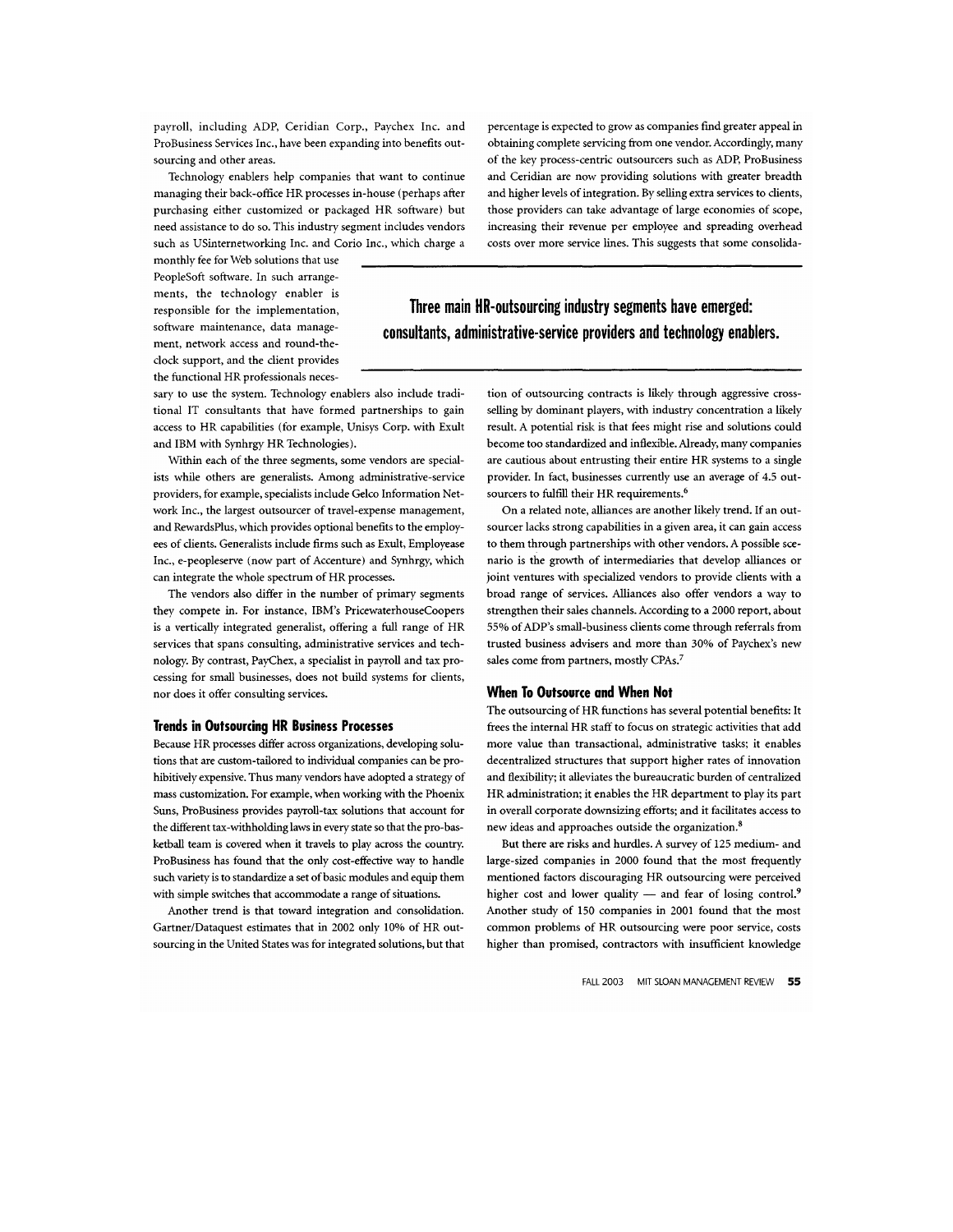about the client and unanticipated resources required to manage the relationship.<sup>10</sup>

These pros and cons play out differently for firms of various sizes with respect to different HR processes. Of the total market for HR outsourcing, large clients (more than \$500 million in revenue) account for 55%, midsize organizations (\$50 million to \$500 million) for 17% and small companies (less than \$50 million) for the remaining 28%. In general, large corporations are the main customers for integrated HR services, whereas smaller firms tend to outsource only the payroll function.<sup>11</sup>

How, then, should a company decide what and when to outsource? An extensive review of the literature has identified six important factors:<sup>12</sup>

1. Dependency risks. If a company has to adapt its operations to do business with a supplier, it might then find itself dependent on that vendor. However, if the supplier has to tailor its operations to the needs of a particular client, it could find itself dependent on that customer. In some circumstances, both parties are vulnerable to such risks; in other words, the dependency can be bilateral. Dependency risks increase (thus discouraging outsourcing) when the outsourced activity requires the co-location of facilities, specialized equipment, dedicated capacity or specialized training. A key determinant here is the interdependence of the outsourced process with other activities in the organization.<sup>13</sup> Specifically, if the supplier fails to perform the outsourced function, how will that disrupt other processes? But note that interdependencies can also have an upside: economies of scale from a reliance on common systems, routines or R&D. Thus, when activities are highly interdependent, a company might be reluctant to outsource any of them separately but might instead want to outsource them altogether.

2. Spillover risks. Contracting with a supplier can expose a company to the possibility that confidential information might leak, perhaps even to competitors. The risk is heightened when the outsourced activity involves technology that is novel in some competitively significant way and when the protection for it (for example, patent laws) is weak or unclear and the innovation is easy to imitate. Interdependencies are also of concern: Spillover risks are exacerbated when the interface between the outsourced activity and other internal functions is complex, requiring a company to reveal proprietary information to ensure a good fit between the two.

3. Trust. To protect against dependency and spillover risks, a company can rely on detailed legal contracts with vendors. But such documents are time-consuming and expensive to negotiate, and enforcement is uncertain and costly, thus discouraging outsourcing.<sup>14</sup> Instead, outsourcing is greatly facilitated by trust between the two parties, particularly when both organizations are keen on maintaining their reputations as trustworthy partners. However,

56 MIT SLOAN MANAGEMENT REVIEW FALL 2003

given the possibility of divergent business interests, trust between independent firms is, by nature, conditional.<sup>15</sup> Note too that the trustworthiness of external partners should be compared with that of internal suppliers, which sometimes rate poorly.<sup>16</sup>

4. Relative proficiency. Outsourcers can take advantage of economies of scale and scope by aggregating the needs of several clients. In doing so, they can offer great variety and quality at low cost. Furthermore, in knowledge-intensive activities, specialized providers might be better positioned to recruit and retain scarce technical experts. But companies need to examine their proficiency relative to that of vendors on a case-by-case basis. Particularly among large corporations that have sufficient scale, clients may be very efficient. Even then, though, a company might decide that the activity is not sufficiently strategic. Another consideration is whether the client organization is adept at managing suppliers  $-$  an issue that is often an unexpected sticking point.<sup>17</sup>

5. Strategic capabilities. A company should not outsource any activity that directly contributes to its strategic, competitive advantage. In addition to such core capabilities, organizations should also think twice about outsourcing any critical activities - ones that provide no direct competitive advantage but are highly interdependent with those that do. If a company believes it can build a sustainable lead in an activity that offers long-term competitive advantage, then it should refrain from outsourcing that function and instead devote efforts to building superior capability even if its current relative proficiency is modest and other factors make outsourcing attractive. However, if a company doesn't believe it can build a sustainable lead, then it might be better off outsourcing the activity even if its current relative proficiency is high and other factors discourage outsourcing.

6. Commitment versus flexibility. Irreversible commitments (to a core activity, for instance) can be a powerful weapon for a company to signal to competitors its intent to defend its advantage. But strategic flexibility has considerable value, too. For example, a company might be inclined to outsource a function when there is great uncertainty about the future value of that activity's output. Furthermore, uncertainty about the future trajectory of a technology might make a company less inclined to outsource a process that relies on that technology if the activity is core or critical but more inclined to if it is neither.<sup>18</sup>

The relative importance of the six factors varies across situations, and companies need to weigh each accordingly to form an overall assessment. Of the different factors, the first four (dependency, spillover, trust and relative proficiency) can be thought of as short-term or operational. They hinge in part on the assessment of current relational and technical conditions. The last two fac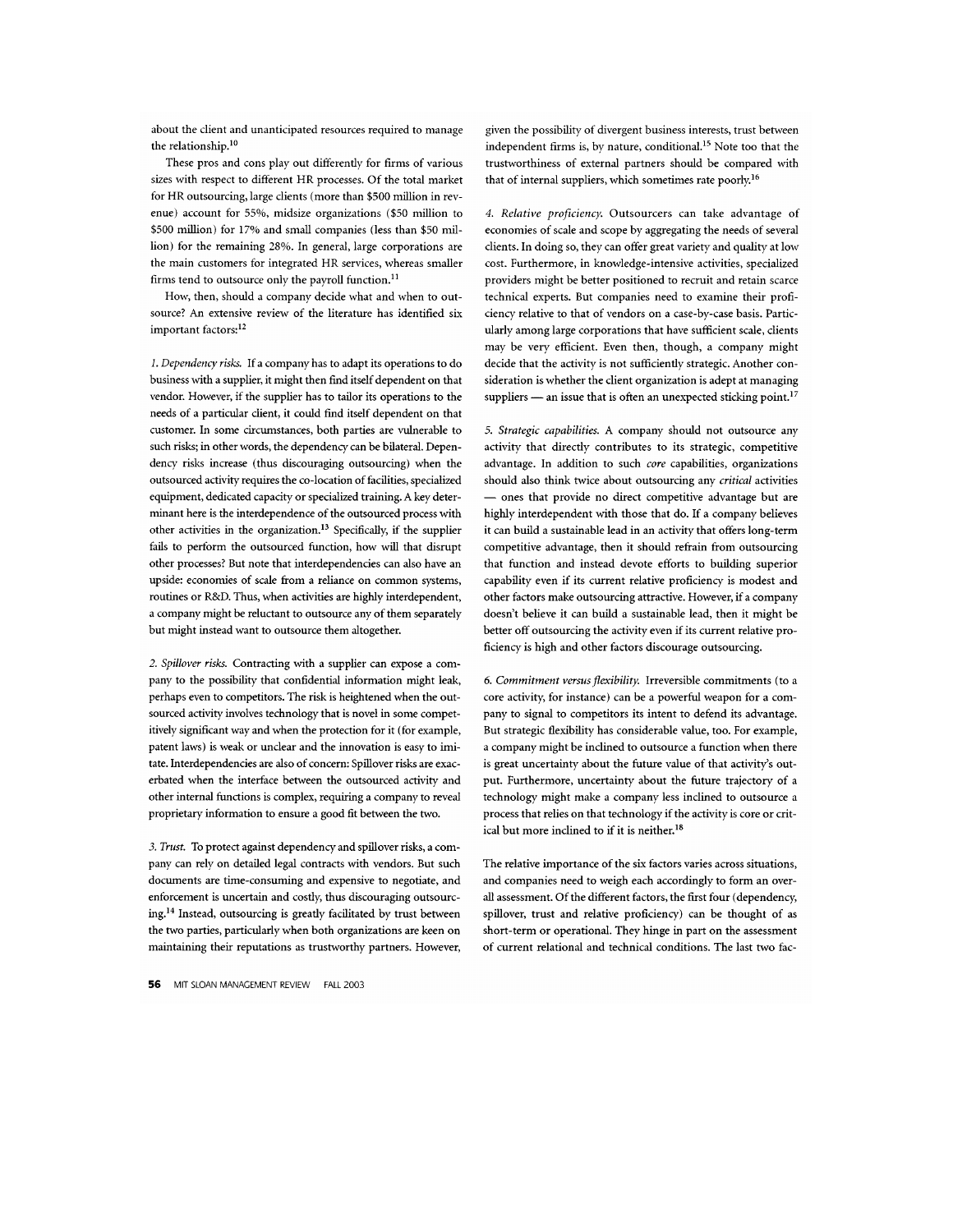tors (strategic capabilities and commitment versus flexibility) can be considered long-term or strategic. They hinge on future prospects, involving consideration of long-term changes that a company can strategically influence (and those it cannot).

With respect to HR, an activity such as payroll processing is frequently outsourced because the dependency and spillover risks are low: trustworthy vendors are available: those vendors have accumulated considerable expertise; the payroll function offers little competitive advantage; and clients can switch vendors with-

out excessive difficulty. In contrast, an activity such as HR planning is rarely outsourced because it involves high dependency risks, considerable strategic importance and great interdependency with other key processes.

The six factors help explain why companies of different sizes tend to

outsource different HR activities. For instance, small and midsize firms (as compared with large corporations) are considerably more likely to outsource payroll, because they lack the economies of scale to perform that function efficiently. Conversely, large companies are more likely to outsource benefits processing because they typically offer a broader range of benefits, which reduces the economies of scale for handling that activity in-house.

#### A Case in Point: The BP-Exult Deal

The six factors of outsourcing were major considerations in a landmark outsourcing deal that BP signed with Exult Inc. in December 1999. Through the arrangement, then the biggest HRoutsourcing contract on record, BP agreed to pay Exult \$600 million to take over all its HR services beginning in mid-2000. The seven-year contract called for Exult to assume management, ownership and accountability for all of BP's global HR administrative and transactional processes.<sup>19</sup>

One of BP's precedents for outsourcing as a strategic choice goes back to the 1980s when BP Exploration began to outsource its IT operations selectively. Later, after a series of mergers in the late 1990s, BP was seeking ways to minimize costs and gain efficiencies, and one area that came under scrutiny was human resources. Through its rapid growth, the company had found itself with 100,000 new employees and a proliferation of incompatible systems - for example, literally dozens of different compensation and appraisal systems. According to Nick Starritt, then group vice president for HR, "Our cost of delivering HR activities was uncompetitive, and the quality of delivery was uncertain. Further, the burden of administration on the HR departments in the business units was preventing the function from performing effectively in the more strategic HR services."20

To address such issues, BP executives specifically looked for ways to transform HR from a fixed cost to a variable one that the business units would then pay for. In principle, BP could coordinate and streamline the HR systems by creating a large, sharedservices group. In practice, though, that approach would be difficult, both politically and financially. Thus the search for an outsourcing partner began in earnest in 1998.

Enter Exult. Based in Irvine, California, Exult takes responsibility for all or part of a client's existing HR staff, processes, technologies and existing outsourcing relationships with other third-party vendors. Exult provides Web-based software that ties

#### "The range of HR practices within the organization was mind-boggling." recalls BP's Nick Starritt. "The list seemed to go on and on."

the client into a network that operates from four off-site clientservice centers. The outsourcer targets companies that have operations in more than five countries, at least 25,000 employees and more than \$10 billion in annual revenue. Typical cost savings reportedly range from 10% to 20% per year.

The BP-Exult deal specified that the outsourcer would handle the administrative elements of compensation, benefits, payroll, organizational development, performance management, employee development, training, recruitment and relocation. That left BP responsible for HR policy, strategy, professional resources and labor relations. As management put it, BP retained "only the things that require judgment and policy." According to one estimate, the deal would allow BP to cut perhaps 40% of its HR staff.<sup>21</sup> Not surprisingly, the decision to go with Exult was a subject of considerable debate, and much of the discussion involved the six factors of outsourcing.

Dependency risks. The bilateral dependency risks of the deal were obviously considerable. To minimize them, the two parties worked hard from the outset to establish a bond of trust. According to Starritt, "In many outsourcing deals, the client simply presents the overall process cost and asks potential suppliers if they can beat that cost. ... By contrast, we had an open-book approach to Exult we called it the 'crystal barrel.' Our view was that the partnership had to begin on Day One. We needed to show them our detailed cost data, and they needed to show us how they would improve on them and the margins they would earn in the process."

A big concern for BP was whether Exult could handle such a large project because the contractor was merely a startup. On the other hand, Exult's founders and staff had considerable expertise, and BP was not impressed by proposals from some of the bigger, more established players. Another issue was BP's exit strategy should Exult or the deal fail. BP ran several risk-management

FALL 2003 MIT SLOAN MANAGEMENT REVIEW 57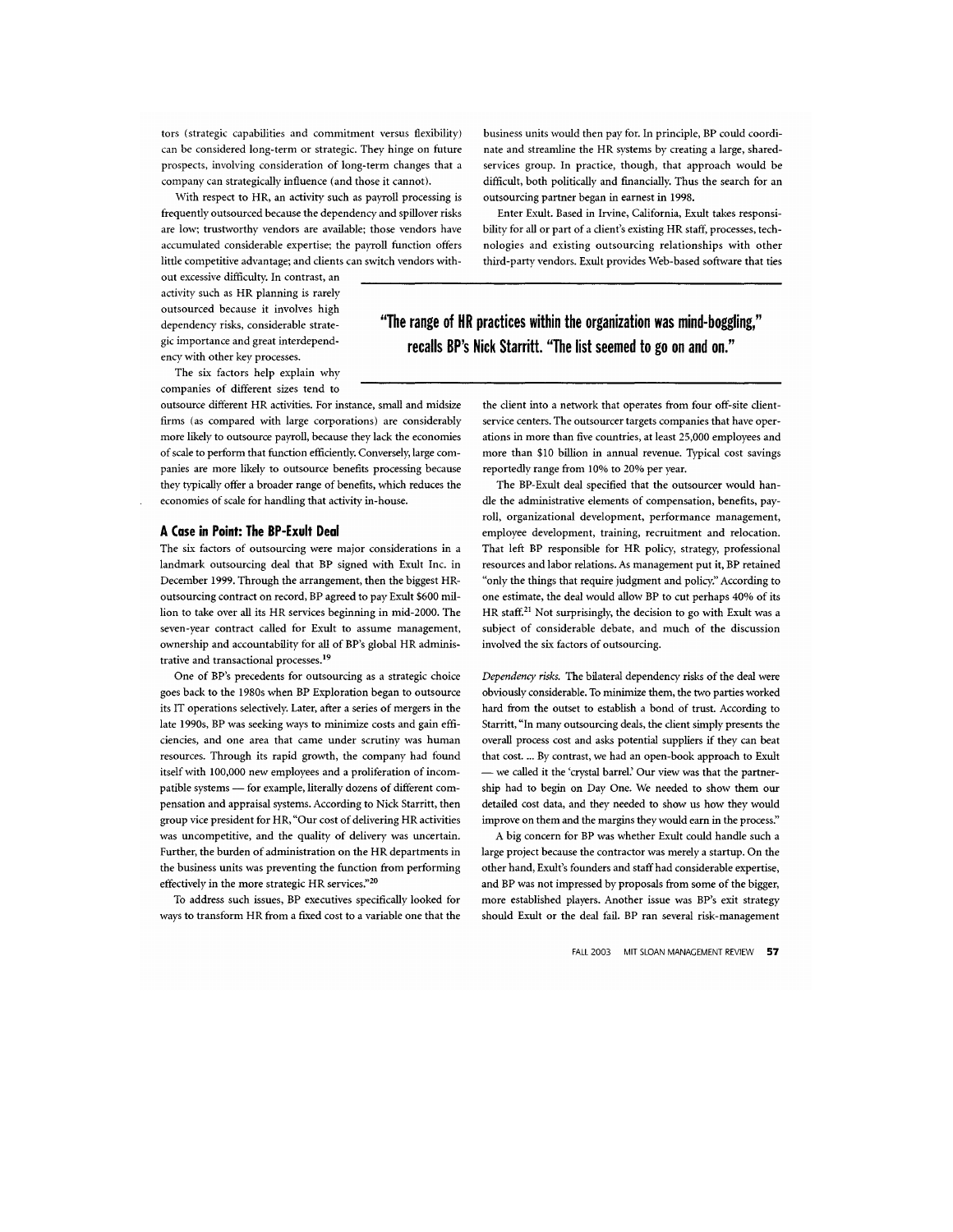workshops with Exult to talk that issue through. Internally, line managers at BP questioned whether the new arrangement would improve - and not degrade - HR service levels. In response, BP created a governance structure for the outsourcing process that involved representatives of senior line management.

Spillover risks. BP did not anticipate spillover risks to be much of a problem. But Exult discovered that in Germany - BP's thirdlargest location, with more than 10,000 employees - privacy laws made it difficult to process personnel information outside the country. As a result, BP and Exult had to revise their plans to handle all of BP's needs through Exult's Glasgow and Houston service centers, and they had to scale back the integration of BP's non-U.K. European units.<sup>22</sup>

Trust. In addition to the trust-building efforts described earlier, BP became an investor in Exult. "Our investment in Exult was mainly a sign of good faith," says Starritt. "BP has less than 8% ownership."

Relative proficiency. For BP, one of the key attractions in working with Exult was the outsourcer's Web expertise. As BP envisioned it, the new HR system would be Internet-enabled, eventually allowing all employees access to HR services and information from their personal computers. In the past, for example, someone considering an assignment overseas might have waited up to 12 days to get all the necessary information from the HR department. The new Web system would allow employees to obtain that data by themselves within minutes. And not only would the new system improve response time and reduce costs, it would free HR professionals to answer more-complex questions and to design policy improvements on the basis of employee feedback. The Web technology has also enabled BP to accommodate new functionality easily. For instance, the company worked with Exult to create a software agent that takes information from employees looking for another position within BP and then automatically searches the posted openings daily for any possible fits.

Strategic capabilities. Some BP managers questioned whether the company should be outsourcing HR, because employees were, after all, one of BP's key sources of competitive advantage. In response, Starritt and his colleagues argued that processes like payroll were hardly a competitive differentiator. "We needed to focus on more important things," he says, "such as a worldwide diversity program to attract more diverse talent."

In its analysis, BP broke the HR function down into specific activities and considered the strategic significance of each. Through that assessment, BP decided to retain several key processes entirely in-house, including HR policy, strategy, professional resources and labor relations. Moreover, in outsourcing other processes, BP chose to remain actively involved in their high-level design, leaving Exult with responsibility for their detailed design and execution.

A key lesson here was the importance - and difficulty - of carefully analyzing all the various interdependencies. In retaining the high-level design and outsourcing the detailed design and execution of certain processes, BP bet that these two sets of activities would prove to be sufficiently independent. Conversely, with its decision to outsource a broad spectrum of HR processes, BP also bet that, by allowing Exult to internalize the interdependencies among those processes, not only could Exult then be held responsible for them, but the two partners would also be able to share the benefits of the resulting economies of scope and scale. So far, these bets appear to be paying off handsomely.

Commitment versus flexibility. BP's deal with Exult highlights the importance of strategic flexibility. A major motivation for outsourcing was BP's huge challenge -- mainly a one-time effort to harmonize its HR processes across a large number of newly acquired business units. Because the management of HR is highly interdependent with that of other business units, any effort to reconcile different HR systems throughout the company would require tremendous negotiation. Consequently, once BP had concluded that the bulk of its HR activities was not core, such an investment was clearly counterindicated, and flexibility through outsourcing became appealing.

Implementing the partnership was a tremendous challenge. Not only did BP and Exult have to integrate diverse HR systems across BP, they also had to support BP's line businesses, which were themselves undergoing restructuring. "The range of HR practices existing within the new organization was at times mind-boggling: the multiplicity of payrolls, employee appraisal processes, contracts of employment, salary structures - the list seemed to go on and on," recalls Starritt. Because of that complexity, BP decided to focus initially on just its operations in the United States and United Kingdom, its two largest concentrations of staff. The company formed joint project teams with Exult, and overall project governance was the responsibility of a special steering group, with senior representation from both BP and Exult, and with line and function management from within BP.

Inevitably, a project of this magnitude has its share of problems. Because relatively few BP staff relocated to the new Exult service centers, the transfer of knowledge between the two organizations was less than smooth. Complicating matters was the fact that the BP systems had not always been properly maintained, and in some cases the documentation was missing. So, for instance, payroll processing had a few glitches. "On at least one occasion," recalls Starritt, "Exult had to send paychecks by personal courier to ensure that our staff in one location was paid on time."

Such problems were beneficial, however, in that they helped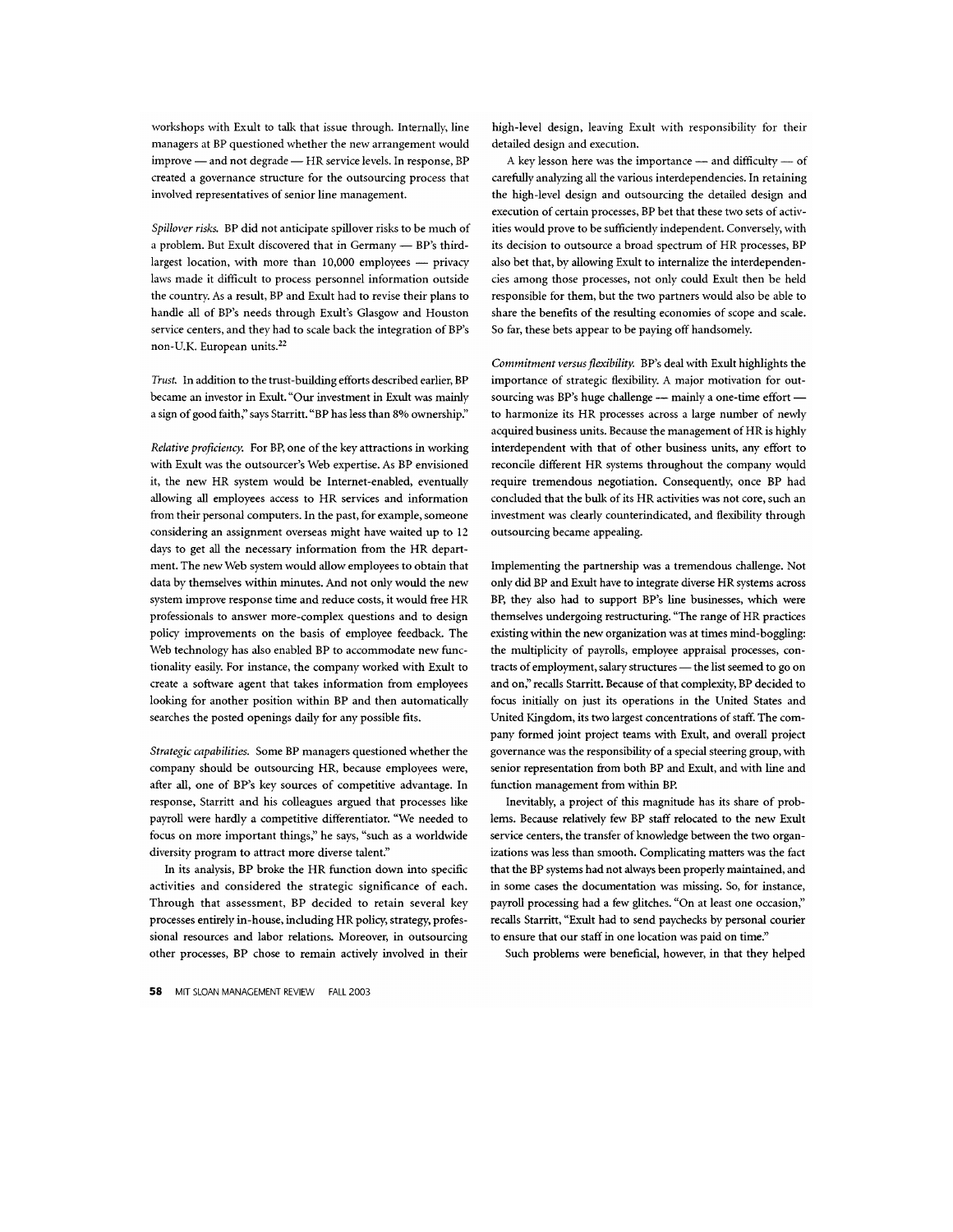BP and Exult uncover the internal workings of the various systems. "We discovered more about the 'string and sealing wax' which had been used to bind the previous systems and processes together, more than I suspect we would ever have known if we had just kept everything in-house after the various mergers," says Starritt. Indeed, he adds, "The outsourcing contract forced us to confront the multiple and inefficient instances we had of just about every core HR process."

The benefits have been tangible. Two years into its deal with Exult, BP says that the payroll accuracy is higher; global employee-appraisal systems have been simplified into just one Web-enabled procedure; the number of different employment contracts has decreased significantly; a new learning-management system has been implemented; and employees have gained vast new functionality through a Web portal. All of that has improved BP's bottom line. "Could we have achieved all these things without a third party?" asks Starritt. "Personally, I doubt it - certainly not at the cost incurred."

#### **Exult and the Future of HR Outsourcing**

Exult's experience helps illuminate the various issues and challenges of HR outsourcers, providing clues to the future of that industry. In addition to its contract with BP, Exult has signed several other major deals: Unisys (seven-year contract for \$200 million), Bank of America Corp. (10-year contract for \$1.1 billion), International Paper Co. (10-year contract for \$600 million) and Prudential Financial (10-year contract for \$700 million).

The various megadeals have been crucial. "Economies of scale are the key to our business model," notes Bruce Ferguson, Exult vice president and chief people officer. "To give you an example, we recently took over one function for a client and found that we could replace their staff of over 90 by adding only 15 people to our existing group because we could leverage our existing infrastructure." But achieving that kind of efficiency requires Exult to avoid excessive customization of its services. "Our value proposition assumes we can standardize around 80% and only adjust rather than fully customize - the remaining 20% to give our processes an acceptable look and feel," says Ferguson.

Like its clients, Exult itself has resorted to outsourcing. In some cases, such as for expatriate administration, Exult merely uses tools provided by partner firms.<sup>23</sup> In other instances, such as in the benefits area, the partners provide the HR service. Exult's role is to aggregate the needs of clients and assure them of access to particular services. In this way, Exult can earn a share of the cost savings that come from the resulting economies of scale.<sup>24</sup> "Overall, we see our competitive advantage coming mainly through hard work - excellence in execution - and through the scale advantage we can establish by being there first - building enough transaction volume to drive down price and enough of a client and partnership network that followers will have a hard time breaking in," says Ferguson.

Interestingly, in deciding what activities to outsource and what to retain, Exult often goes through the same kind of decision-making process that its clients do. "We outsource some processes, like benefits, where there are already strong providers," says Ferguson. "So far, our rule of thumb has been to keep inhouse and treat as core processes ones where there are low barriers to our entry and where we can establish scale advantages."

Through the outsourcing of HR business processes, support functions for companies such as BP have become a core business for Exult. The end result, Ferguson notes, is this: "There's an amazing culture change between in-house and outsourced HR. When payroll, for example, goes from the back office to the front office, when the top executives of the firm are visiting the department frequently, when that department is revenue-creating rather than just overhead, it creates an extraordinary sense of empowerment. Everyone starts contributing improvement ideas. The whole mood of the place changes drastically."

#### **ACKNOWLEDGMENTS**

The author is grateful for the time and help of Nick Starritt, former group vice president for HR for BP, and Bruce Ferguson, vice president and chief people officer for Exult. Research assistance was provided by Jill Benner, Maryann Gonzalez, Natasha Jones, Jason McFarland, Koji Takano and Michelle Sippl. Invaluable comments on early drafts of this article were offered by Nick Argyres, Bob Hayes, Sue Helper, Ed Lawler, Arturs Kalnins and Kyle Mayer. Gartner/ Dataquest, International Data Corp. and Robert W. Baird & Co. Inc. were generous with their data and time.

#### **REFERENCES**

1. R. Scholl, "Business Process Outsourcing at the Crossroads," white paper, Gartner Group, Stamford, Connecticut, Jan. 31, 2002, reports the following: In a survey of 77 midsize and larger companies that outsource at least one process, the most commonly outsourced processes were administrative, 30% (most typically, claims processing); HR, 28%; payment services, 26%; supply-chain management, 25%; and finance and accounting, 23%.

2. See "HR Outsourcing: Time To Deliver Results," white paper, Gartner Group, Stamford, Connecticut, March 26, 2001, Robert W. Baird & Co. divides the overall human-capital-management industry into administrative services - essentially HR-BPO - and professional services. which include HR consulting (total revenue of \$10.9 billion, according to International Data Corp.) and the various segments of the staffing industry. The latter, according to Staffing Industry Analysts Inc., encompass temporary help (\$80.2 billion in 2001), place-and-search companies (\$13.8 billion), professional-employer-organizations/staff-leasing companies (\$42.8 billion) and outplacement (\$1.3 billion). HR consulting is arguably at the intersection of administrative and professional services, and this article includes it under HR-BPO because a growing number of HR consultants offer stand-alone BPO services. But this article excludes professional employer organizations (PEOs), which are also arguably at this same intersection. PEOs provide both personnel and many of the associated HR processes: unlike other staffing organizations, however, PEOs also assume the associated insurance and legal liabilities. None currently offer stand-alone BPO services.

3. E. Lawler and S. Mohrman, "Human Resources Management: New Consulting Opportunities," in F. Poulfelt and L. Greiner, eds.,

FALL 2003 MIT SLOAN MANAGEMENT REVIEW 59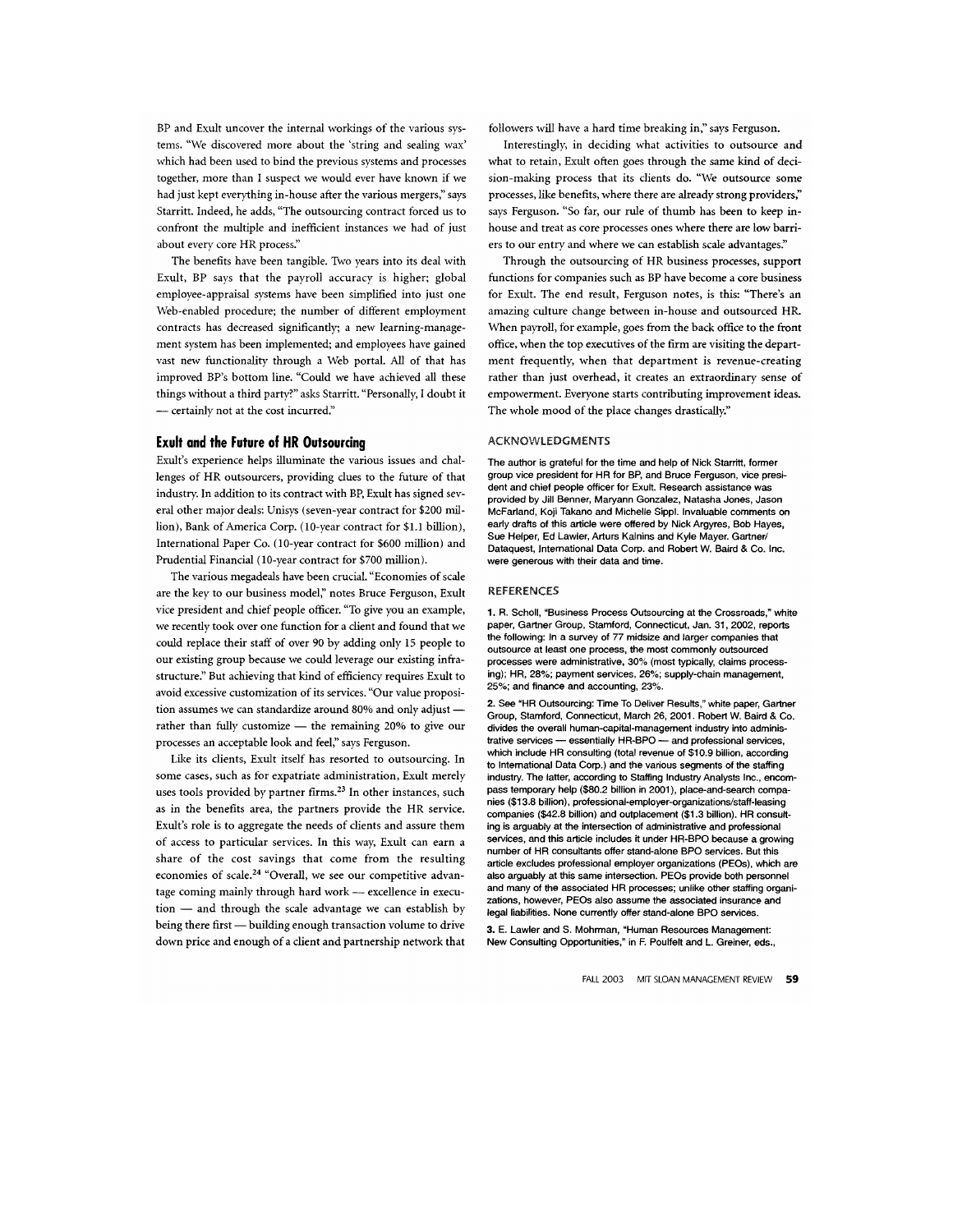"Advanced Management Consulting" (Palo Alto, California: Stanford University Press, in press).

4. J. Kochaniec, "BP Amoco Outsourcing," Business Insurance, Dec. 13, 1999. p. 1.

5. See, for example, M. Cook, "Outsourcing Human Resource Functions" (New York: AMACOM, 1998)

6. "Demand Analysis of Integrated Multiprocess HR Outsourcing," white paper, Gartner Group, Stamford, Connecticut, Sept. 20, 1999, p. 6.

7. "The Internet and HR Outsourcing," white paper, Robert W. Baird & Co., Milwaukee, Wisconsin, February 2000, p. 11.

8. C. Greer, S. Youngblood and D. Gray, "Human Resources Management Outsourcing: The Make or Buy Decision," Academy of Management Executive 13, no. 3 (1999): 85-96.

9. Scholl, "Business Process Outsourcing at the Crossroads."

10. E.E. Lawler III and S.A. Mohrman, "Creating a Strategic Human Resources Organization" (Palo Alto, California: Stanford University Press, 2003). See also J. Laabs, "The Dark Side of Outsourcing," Workforce (September 1998): 42-46. Laabs lists the biggest reasons for outsourcing failures as vendor's failure to be proactive, turnover in the vendor team, vendor errors and mistakes, incompatibility of client and vendor cultures, data-transmission errors, technological inefficiencies and contract ambiguities. In particular, she highlights the costs associated with the lack of transaction standardization. M. Useem and J. Harder, "Leading Laterally in Company Outsourcing," Sloan Management Review 41 (winter 2000): 25-36, describe the new leadership capabilities required in firms that engage in outsourcing.

11. S. Lever, "An Analysis of Managerial Motivations Behind Outsourcing Practices in Human Resources," Human Resource Planning 20, no. 2 (1997): 37-47; "HR Outsourcing: Time To Deliver Results," Gartner Group; and "Business Process Outsourcing Popularity Grows in SMB Market," white paper, Gartner Group, Stamford, Connecticut, January 2003.

12. This framework integrates ideas from industrial-economics analysis of the value chain (M.E. Porter, "Competitive Advantage: Creating and Sustaining Superior Performance" [New York: Free Press, 1985]) and transaction-cost economics (O.E. Williamson, "Markets and Hierarchies: Analysis and Antitrust Implications" [New York: Free Press, 1975] and "The Economic Institutions of Capitalism" [New York: Free Press, 1985]) with three other strands of theory; social exchange theory, organization theory and business strategy. On social exchange theory, see, for example, T. Kern and L. Willcocks, "The Relationship Advantage: Information Technologies, Sourcing and Management" (New York: Oxford University Press, 2001), chap. 2. On organizational theory, see, for example, J. Baron and D. Kreps, "Strategic Human Resources: Frameworks for General Managers" (New York: John Wiley & Sons, 1999), chap. 18. On business strategy, see, for example, J. Barney, "Gaining and Sustaining Competitive Advantage," 2nd ed. (Upper Saddle River, New Jersey: Prentice Hall, 2002), chap. 6; R. Hayes, S. Wheelwright and G. Pisano, "Vertical Integration and Supply Chain Strategies," working paper, Harvard Business School, Boston, 2002; J.B. Quinn and F. Hilmer, "Strategic Outsourcing," Sloan Management Review 35 (summer 1994): 43-55; and J.B. Quinn, "Strategic Outsourcing: Leveraging Knowledge Capabilities," Sloan Management Review 40 (summer 1999): 9-21. The decision criteria presented in this article also reflect concerns actually encountered in industry practice. On HR outsourcing, see M. Cook, "Outsourcing Human Resource Functions" (New York: AMACOM, 1998); T. Gainey and B. Klaas, "The Outsourcing of Training and Development: Factors Impacting Client Satisfaction," Journal of Management 29, no. 2 (2003): 207-229. On IT outsourcing, see Kem, "The Relationship Advantage"; L. Willcocks and M. Lacity, eds., "Strategic Sourcing of Information Systems: Perspectives and Practices" (New York: John Wiley & Sons, 1999); M. Greaver, "Strategic Outsourcing: A Structured Approach to Outsourcing Decisions and Initiatives" (New York: AMA-COM, 1999); M. Lacity and R. Hirschheim, "Information Systems Outsourcing: Myths, Metaphors and Realities" (New York: John Wiley & Sons, 1995); R. Klepper and W. Jones, "Outsourcing Information Technology, Systems and Services" (Englewood Cliffs, New Jersey: Prentice Hall, 1997): F. McFarlan and R. Nolan, "How To Manage an IT Outsourcing Alliance," Sloan Management Review 36 (winter 1995). 9-23; K. Ripin and L. Sayles, "Insider Strategies for Outsourcing Information Systems: Building Productive Partnerships, Avoiding Seductive Traps" (New York: Oxford University Press, 1999); C. Saunders, M. Gebelt and Q. Hu, "Achieving Success in Information Systems Outsourcing," California Management Review 39 (winter 1997): 63-79; and L. Poppo and T. Zenger, "Testing Alternative Theories of the Firm: Transaction Cost, Knowledge-Based, and Measurement Explanations for Make-or-Buy Decisions in Information Services." Strategic Management Journal (1998): 853-877.

13. A. Afuah, "Redefining Firm Boundaries in the Face of the Internet: Are Firms Really Shrinking?" Academy of Management Review 28, no. 1 (2003): 34-53; K. Mayer, "Managing Buyer-Supplier Relationships in High Technology Industries" (Ph.D. diss., University of California, Berkeley, 1999); and K. Mayer and J. Nickerson, "Antecedents and Performance Implications of Contracting for Knowledge Workers: Evidence From Information Technology Services," unpublished, 2002.

14. J. Barthélemy, "The Hidden Costs of IT Outsourcing," MIT Sloan Management Review 42 (spring 2001): 60-69.

15. K. Artz and T. Brush, "Asset Specificity, Uncertainty, and Relational Norms: An Examination of Coordination Costs in Collaborative Strategic Alliances," Journal of Economic Behavior and Organization 41, no. 4 (2000): 337-362.

16. Baron, "Strategic Human Resources," chap. 18.

17. Gainey, "The Outsourcing of Training and Development."

18. P. Ghemawat, "Commitment: The Dynamic of Strategy" (New York: Free Press, 1991); D. Besanko, D. Dranove and M. Shanley, "Economics of Strategy," 2nd ed. (New York: John Wiley & Sons, 2000); and T.A. Luehrman, "Strategy as a Portfolio of Real Options," Harvard Business Review 76 (September-October 1998): 89-98.

19. In November of that same year, BP signed a \$1.1 billion agreement with PricewaterhouseCoopers to outsource all its finance, accounting and MIS-applications work in the United States. See F. Hansen, "Global BPO: Reshaping Credit Management," Business Credit 102 (April 2000): 18-20.

20. Unless otherwise indicated, quotations and descriptive material are drawn from interviews conducted by the author in spring 2002.

21. G. Donnelly, "Do It Yourself: Browser-Based Technology Gives Rise to True Self-Service HR," CFOEurope, April 15, 2000, http://www. cfoeurope.com/displayStory.cfm/1741270.

22. See A. Maitland, "Giant Leap for Human Resources," Financial Times, March 27, 2002, p. 12.

23. See B.E. Rosenthal, "Strategic Alliance Provides Missing Piece," http://www.outsourcing-hr.com/strategic.html, for a description of Exult's partnership with Deloitte & Touche (now Deloitte-ToucheTohmatsu) to integrate Deloitte's GlobalAdvantage expatriateadministration software into its suite

24. Exult does not merely contract with the client to manage existing HR-BPO vendor services. Instead, Exult becomes the party responsible for providing those services, and Exult's providers are paid by Exult rather than by the client.

60 MIT SLOAN MANAGEMENT REVIEW FALL 2003

Reprint 45112. For ordering information, see page 1. Copyright © Massachusetts Institute of Technology, 2003. All rights reserved.